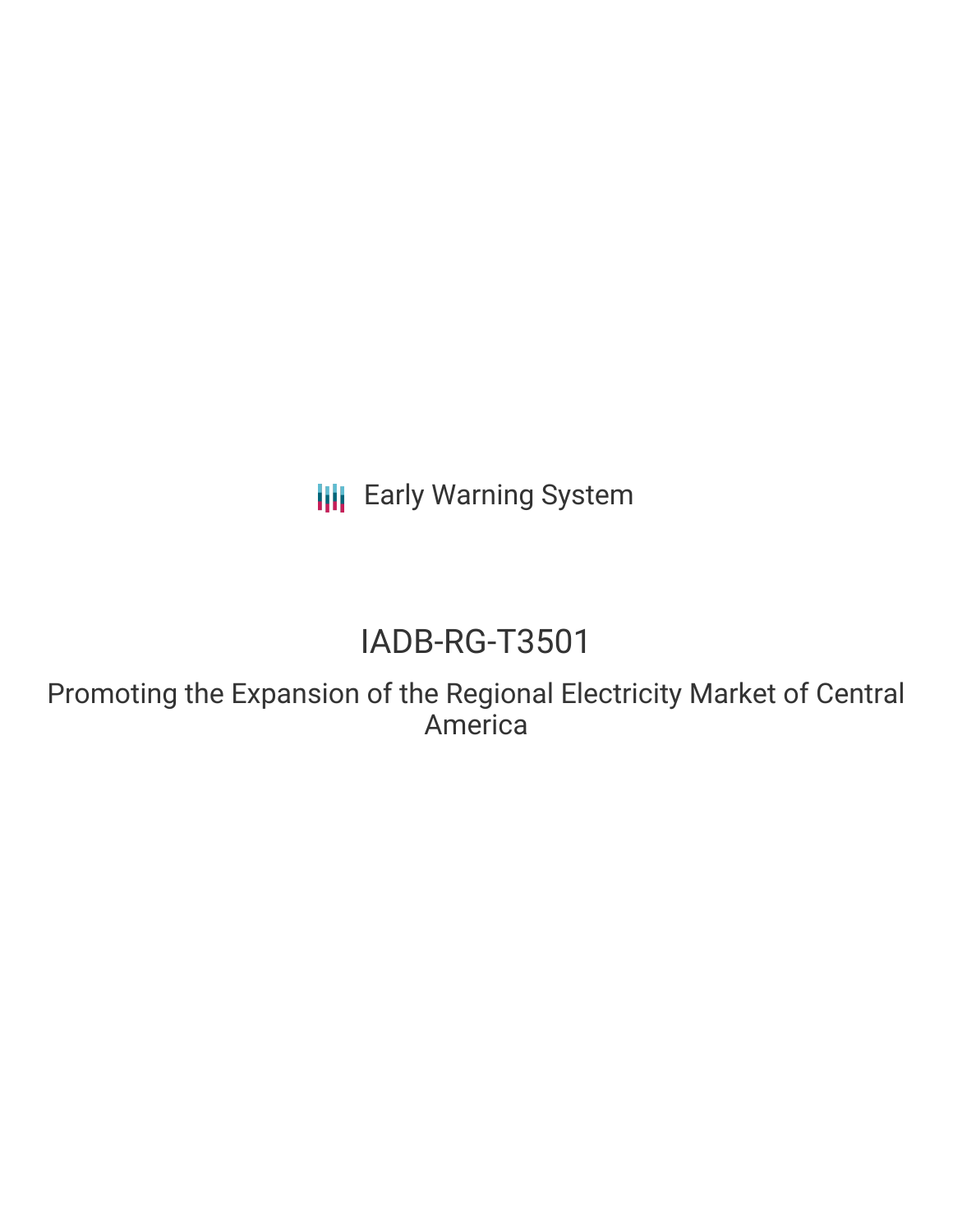

### **Quick Facts**

| <b>Countries</b>               | Belize, Costa Rica, El Salvador, Guatemala, Honduras, Nicaragua, Panama |
|--------------------------------|-------------------------------------------------------------------------|
| <b>Financial Institutions</b>  | Inter-American Development Bank (IADB)                                  |
| <b>Status</b>                  | Approved                                                                |
| <b>Bank Risk Rating</b>        | С                                                                       |
| <b>Borrower</b>                | Regional                                                                |
| <b>Sectors</b>                 | Energy, Technical Cooperation                                           |
| <b>Investment Type(s)</b>      | Advisory Services, Grant                                                |
| <b>Investment Amount (USD)</b> | $$0.14$ million                                                         |
| <b>Project Cost (USD)</b>      | $$0.14$ million                                                         |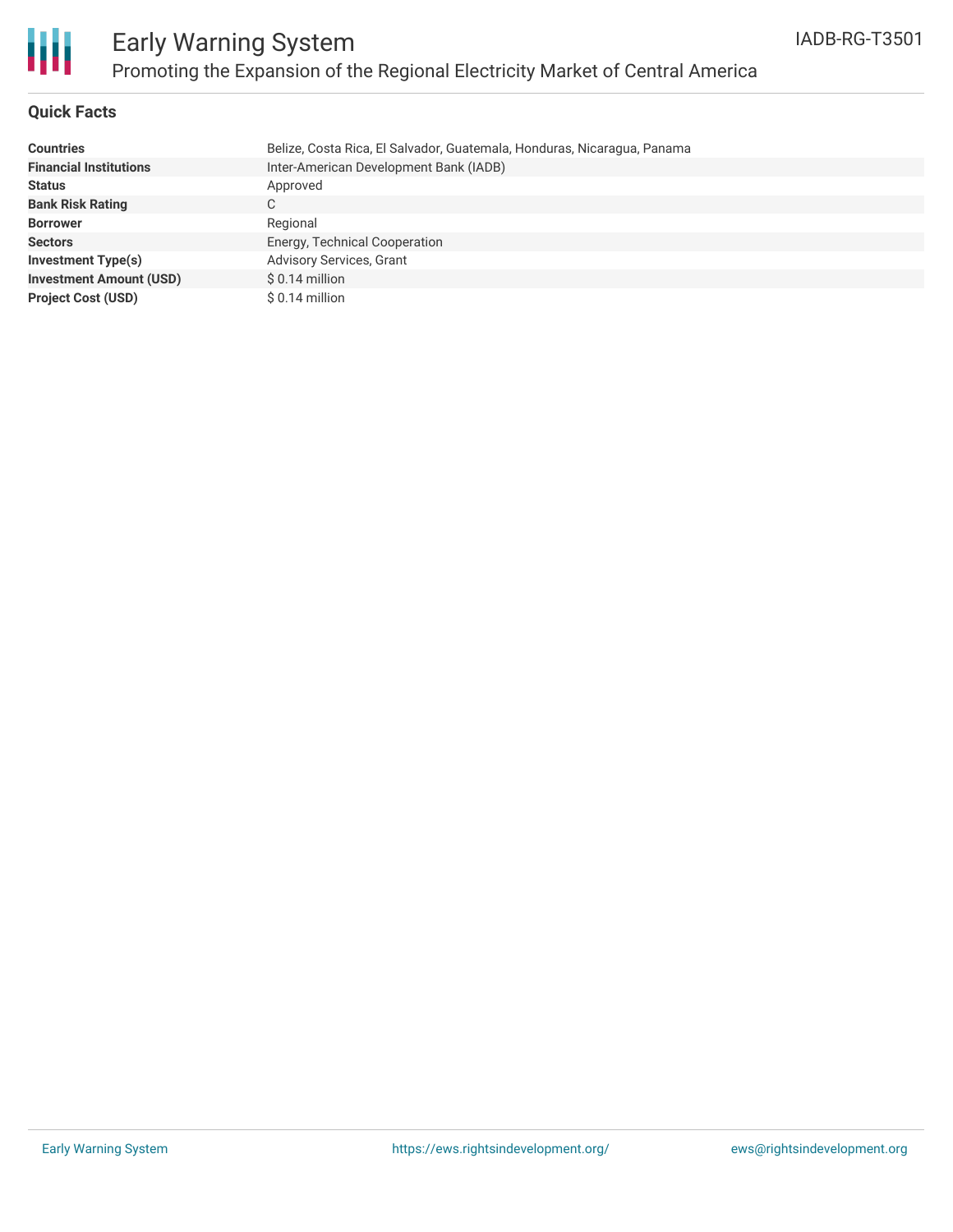

### **Project Description**

The objective of this Technical Cooperation (TC) is to promote the expansion of the Regional Electricity Market of Central America to achieve compliance with the purposes of the Framework Treaty of the Regional Electricity Market and its protocols, and to increase the technical and economic benefits of the regional integration.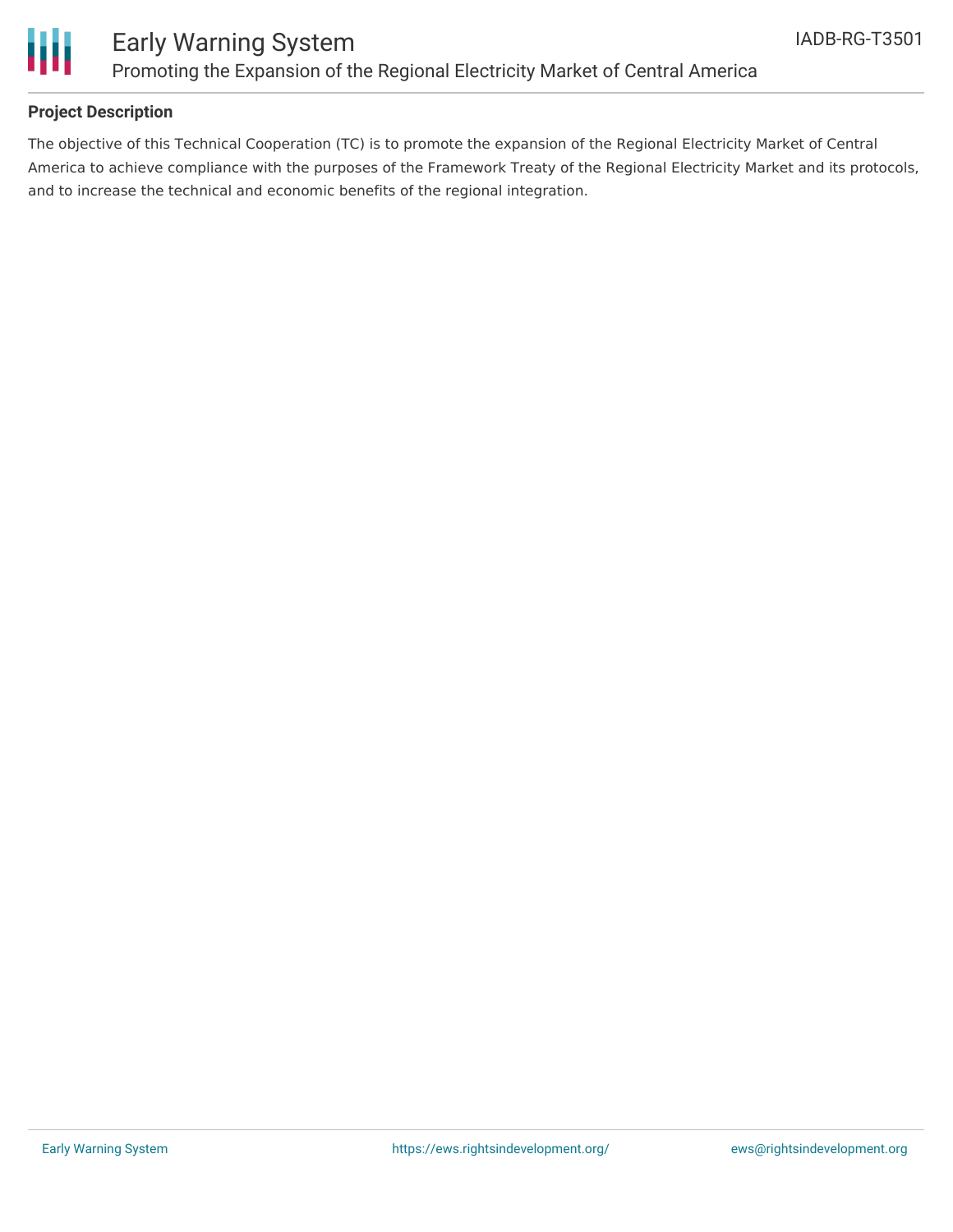

## Early Warning System Promoting the Expansion of the Regional Electricity Market of Central America

### **Investment Description**

• Inter-American Development Bank (IADB)